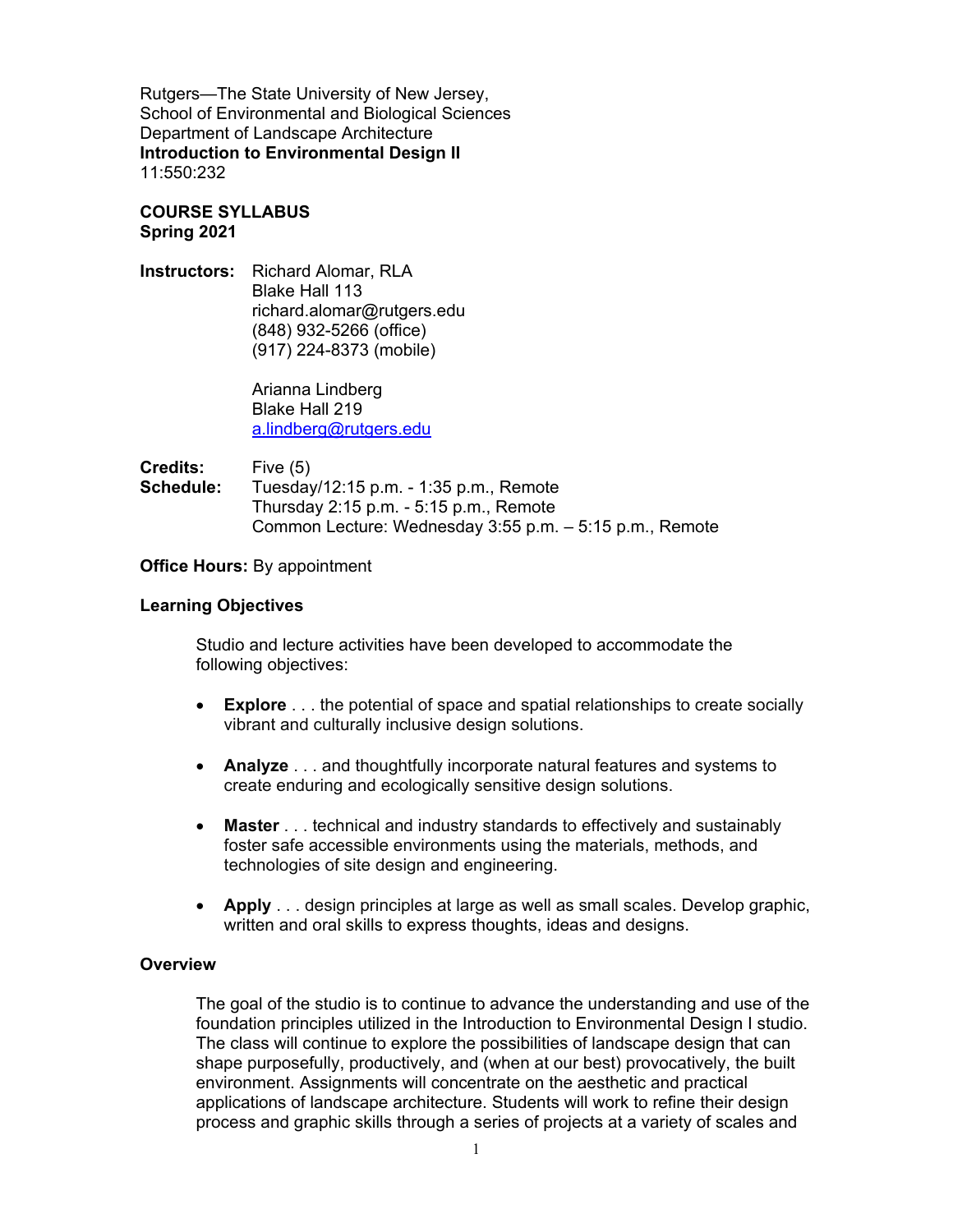project program complexity. The selected projects will address site and park planning, accessibility, sustainable development, principles of vehicular and pedestrian circulation as well as basic landform manipulation.

The course is composed of lectures and studios. Lecture topics will introduce theories and methods relating to the assigned design projects with an emphasis placed on the research and the practice of Landscape Architecture. Students will research topical issues as they relate to varying scales. Projects and associated assignments are intended to engage students in an investigation of graphic language and representation, form, spatial and material articulation and the communication of design intent through sketching, model making and drawing techniques.

## **Expectations of Student Participation**

Students are expected to participate fully in the studio by being prepared for each class and to be open to the ideas and challenges that unfold. They should read the syllabus and project schedules carefully and be aware of required readings, upcoming lectures, and due dates. Students will be given daily studio assignments that will be due at the start of the next studio where it will be discussed with the instructors and classmates. Each student is expected not only to present thoughts on his/her own designs, but to contribute to conversations about the work of others.

Readings: You are expected to read selected materials prior to class. Required readings will be posted on the class Sakai website.

Lectures: The studio lectures are both project-specific and topic-based to equip you with general knowledge needed in the field. You are expected to take notes in your design journal and to explore topics independently introduced by the suggested readings and professional work. This also applies to the Common Lecture and to the spring Cekada lecture.

Studio: Much of your learning will occur through your active engagement in studio – both during the actual class and while working at your studio desk during non-class time. You are expected to engage in all activities, including site visits and site analysis, design exercises, individual desk critiques, group pin-ups, and project reviews. Project development will occur over a series of weeks, but **continued development of your design work is expected to occur on a daily basis.** For the studio to be an engaged learning experience, you are expected not only to present thoughts/processes of your own design, but also to contribute to the learning of your peers through conversations and critiques during and outside of studio time. You should plan a minimum of 10 hours per week outside of class to read, develop designs, prepare for desk critiques, and presentations.

Project Reveiws: Project reviews are opportunities to present your work, respond to questions, consider other interpretations, and gather feedback. You are expected to be at all reviews for the entire period.

Project Evaluation: For each project, you will receive two sub-grades: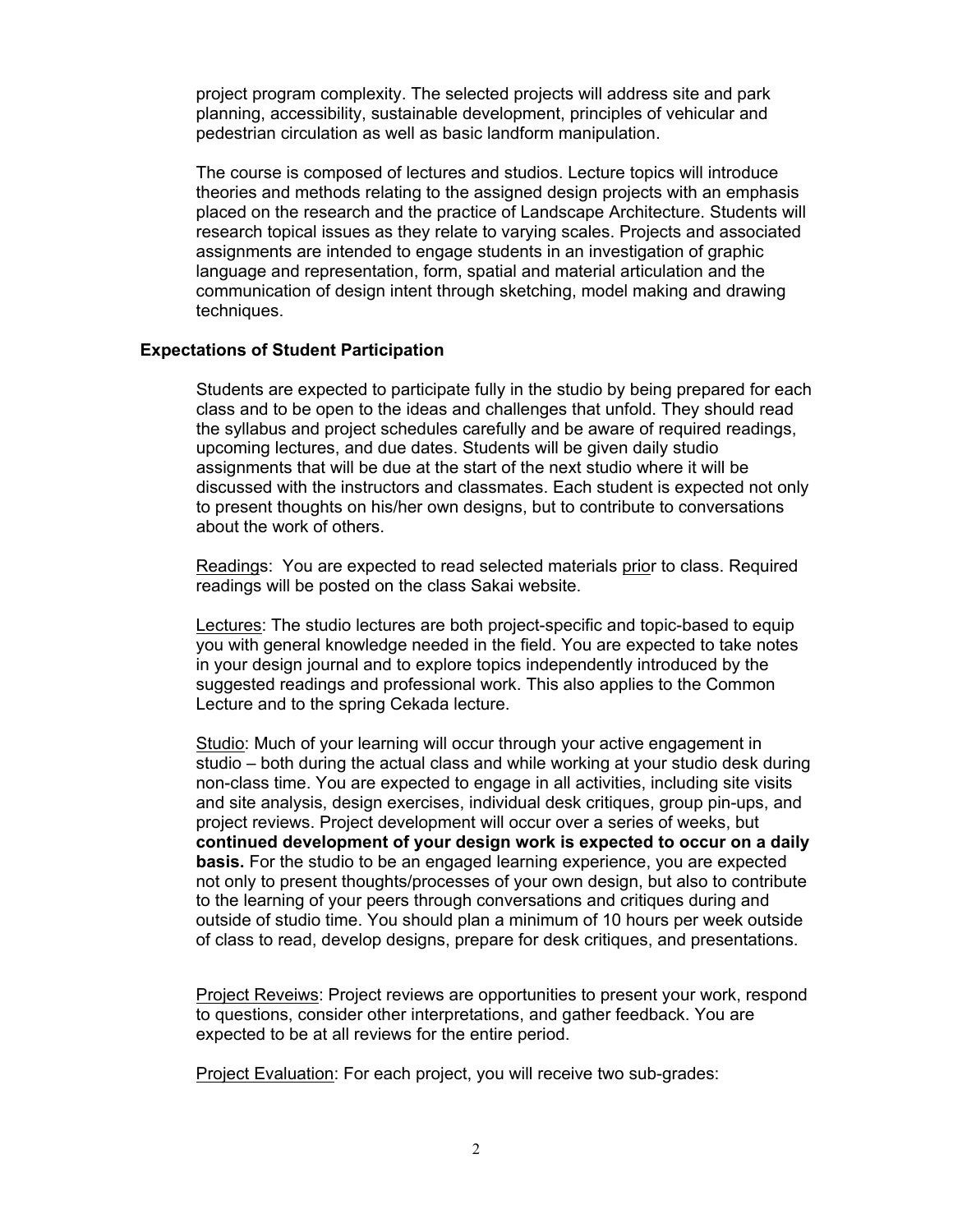- 1. Design Concept Development (how well did you develop your design ideas over the duration of the assignment to meet the stated project goals and provide a creative expression).
- 2. Presentation of Final Design (quality of your final drawings, model and an explanation of your process and design intent).

Design Journal: Your journal should include a mixture of assigned and self-directed work--an approximately equal amount of text, diagrams, and drawings. Accompany drawings should include explanatory notes as necessary. This will be graded several times during the semester.

Canvas and Email: The class Canvas website serves as the clearinghouse for materials. Please make sure to check it regularly. The instructor and graduate assistant may send out email announcements occasionally.

## **Dailies/Exercise/Project Descriptions**

Dailies (T/TH) Design Journal Studio Exercises (5-10 minutes) (10%)

- Project 1 Large- Master Planning (20%)
	- (a) Master Plan Analysis and Diagramming
	- (b) Master Plan Programming and Design
- Project 2 Medium-Urban Open Space and Structure (40%)
	- (a) Site Analysis and Design
	- (b) Urban Site Design
- Project 3 Small- Residential Design (30%)
	- (a) Site programming
	- (b) Residential Design

## **Course Schedule: See Schedule Handout**

#### **Materials and Supplies**

The drafting and model making equipment utilized last semester should remain available for all class meetings. Additional material may be required throughout the semester. It is imperative that each student be prepared with the necessary equipment and materials for each studio period. It is not acceptable for students to take time from studio to purchase materials.

## **Grading**

All studio assignments and exercises are due at the beginning of the studio period unless otherwise specified. Late projects will be accepted up to a maximum of one week after due date with a loss of one full letter grade. No credit will be given for work more than one week late.

The grading in this course will be based upon the individual student's personal performance and improvement on studio projects and exercises throughout the semester. Attendance, attitude, participation and overall contribution to the studio environment will also be considered.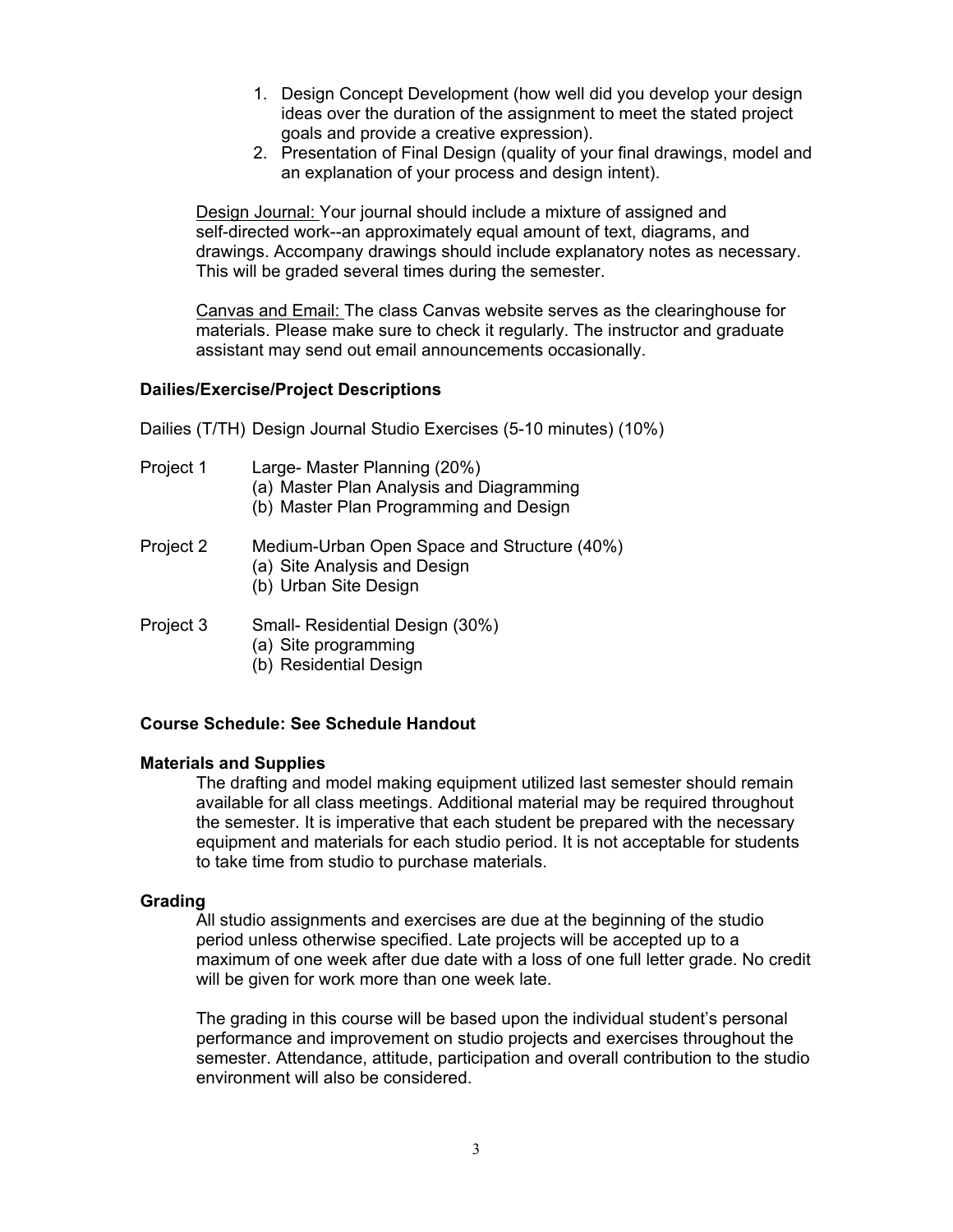Each project will receive two grades: one for design concept and development (how well you developed your design ideas over the duration of the assignment to meet the stated project goals and provide a creative expression); second: drawing craft (the quality of final drawings and model).

Letter grades will be assigned using the following scale:

 $> 90$  A  $> 87 < 90$  B+  $> 80 < 87$  B > 77 < 80 C+  $> 70 < 77$  C<br> $> 60 < 70$  D  $>60 < 70$  $<60$  F

The Department of Architecture uses the following guidelines for understanding appropriate grading in its courses:

**A** – Outstanding –This not only means fulfilling the requirements, but impressing and going beyond the initial expectations and assigned elements of the project. The student has demonstrated a superior grasp of the subject matter coupled with a high degree of creative or logical expression, individual initiative, and a strong ability to present these ideas in an organized and analytical manner. **B** – Very Good – The student has demonstrated a solid grasp of the material with an ability to organize and examine the material in an organized, critical, and constructive manner. The projects and in‐class performance reveal a solid understanding of the techniques, issues and related theories, with some additional work completed.

**C** – Acceptable –The student has shown a moderate ability to grasp concepts and theories for the class, producing work that, while basically adequate, is not in any way exceptional. The performance in class displays a basic familiarity with the relevant literature and techniques.

**D** – Unacceptable – The work demonstrates a minimal understanding of the fundamental nature of the material or the assignment with a performance that does not adequately examine the course material critically or constructively. Students cannot graduate from the Landscape Architecture program with 2 D's in required 550 classes.

**F** – Failure – The student has demonstrated a lack of understanding or familiarity with course concepts and materials. Their performance has been inadequate. Failure is often the result of limited effort and poor attendance which may indicate that the student is not in the proper field of study. It will be the responsibility of each student to track their own academic process throughout the semester. Interim grades will be available to students on an individual basis. Students should make an appointment with the instructor to review interim grades.

#### **Assignments**

Addition assignments may be scheduled to assure that all work is completed on time. Additional drawings, models or research papers/presentations may be required to assist you in the development of your design. Failing to complete any assignment (for example, developing one alternative design when three were assigned) or not demonstrating progress in design development (for example, simply re-drawing what was discussed the day before rather than applying the critique to a revised design) will negatively impact your project grade.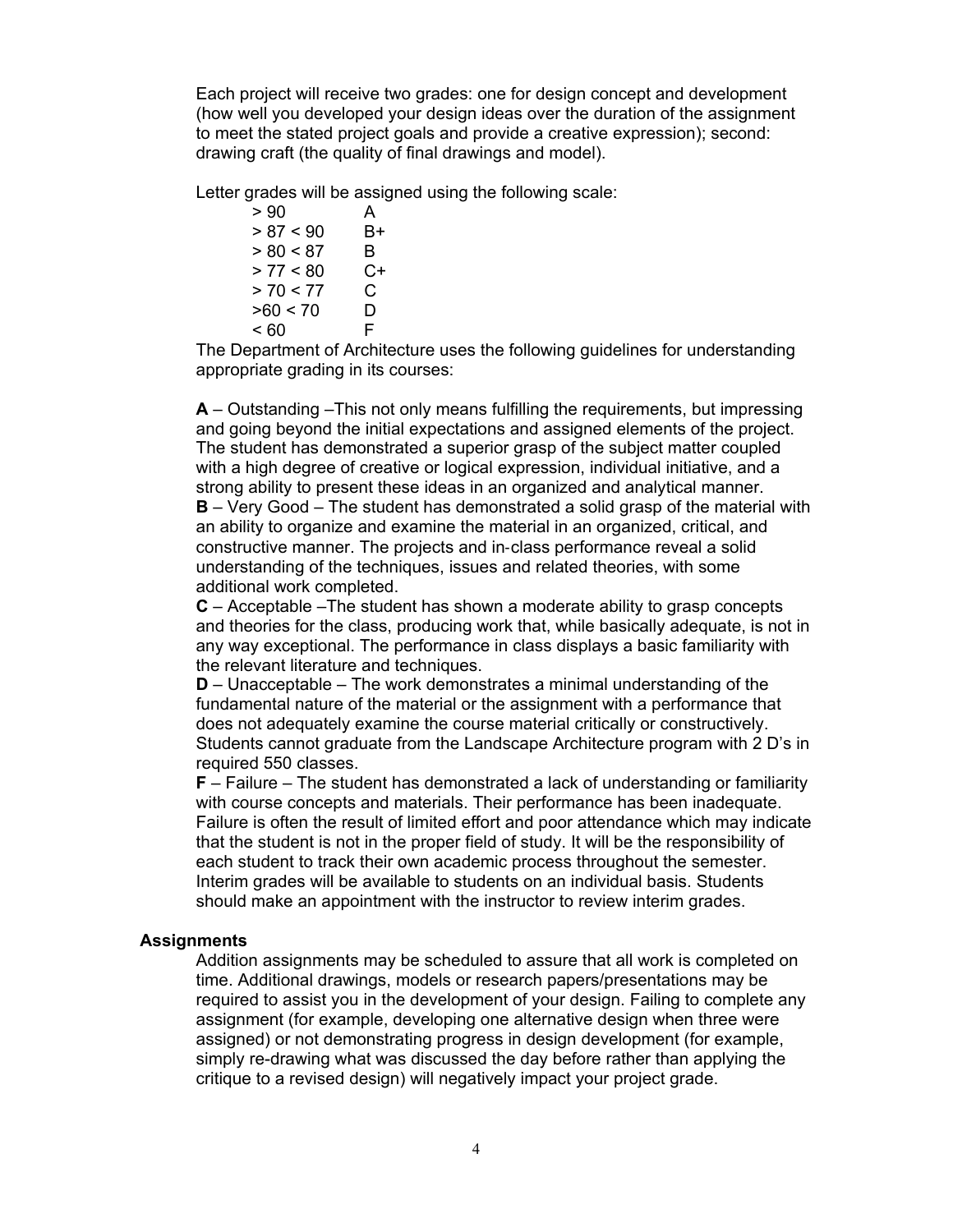## **Suggested Readings**

Lynch, Kevin; Hack, Gary: *Site Planning,* Maple-Vail Inc., Third Edition (1984) Booth, Norman K.; James E. Hess: *Residential Landscape Architecture, Design Process for the Private Residence,* Pierson Prentice Hall, any addition is valuable.

Grant Reid: *Landscape Graphics*, Crown Publishing Group (2002) Sustainable Sites Initiative, available as a downloadable pdf at sustainablesites.org

#### **Sketchbook/Journal**

Studio sketchbook assignments are intended to complement a design project development, reinforce the development of design ideas through sketching and help to refresh drawing techniques. For more information, see the sketch exercise description handout.

#### **Attendance**

**The Department of Landscape Architecture requires attendance in all** c**ourse meetings including Lecture, Studio and the Common Lecture Series.** If a circumstance arises which prohibits your attendance at any class session, please notify the instructor 24 hours prior to the class and an alternative arrangement may be made. The individual student's development as a landscape architect is largely dependent upon two aspects of education. First, the exposure to and the assimilation of a body of information which relates to the field. Second, the application of this knowledge through studio projects and problem‐solving skills developed through critiques, reviews and interactions during each project. The Rutgers Landscape Architecture curriculum is designed to develop both areas. Attendance and participation in all lectures and studios are essential if the student is to achieve his/her maximum potential. It is the policy of the Department that **more than three unexcused absences will result in a step reduction of the final course grade** (for example, a B down to a C). Each additional three absences will result in another step reduction.

**Please note that attendance will be taken at the start of each class and late arrivals of more than ten [10] minutes will be marked as an absence.** 

## **Ownership of Student Work**

It is the intent of this course to return as much work as possible to each student; however, examples of work may be kept by the Department for its professional accreditation and for purposes of exhibition. Submitted drawings, models, photographs, or written papers for any project assigned in Landscape Architecture courses are considered the property of the Department and may be retained in its archives for exhibition and accreditation purposes. All projects will be graded and returned to the student at a location designated by the instructor. Should your drawings be retained by the Department for its professional accreditation or for purposes of exhibition, you will be given the opportunity to obtain a print, scan, or photographic record of your work. Department files are off limits to students.

#### **Facilities**

Studio cannot be taught without reliable facilities. The student is expected to use the facilities responsibly with particular regard to the clearly established rules about their use as specified in the student handbook:

[http://landarch.rutgers.edu/current\\_students/student%20handbook/StudentHandbo](http://landarch.rutgers.edu/current_students/student%20handbook/StudentHandbook_web)